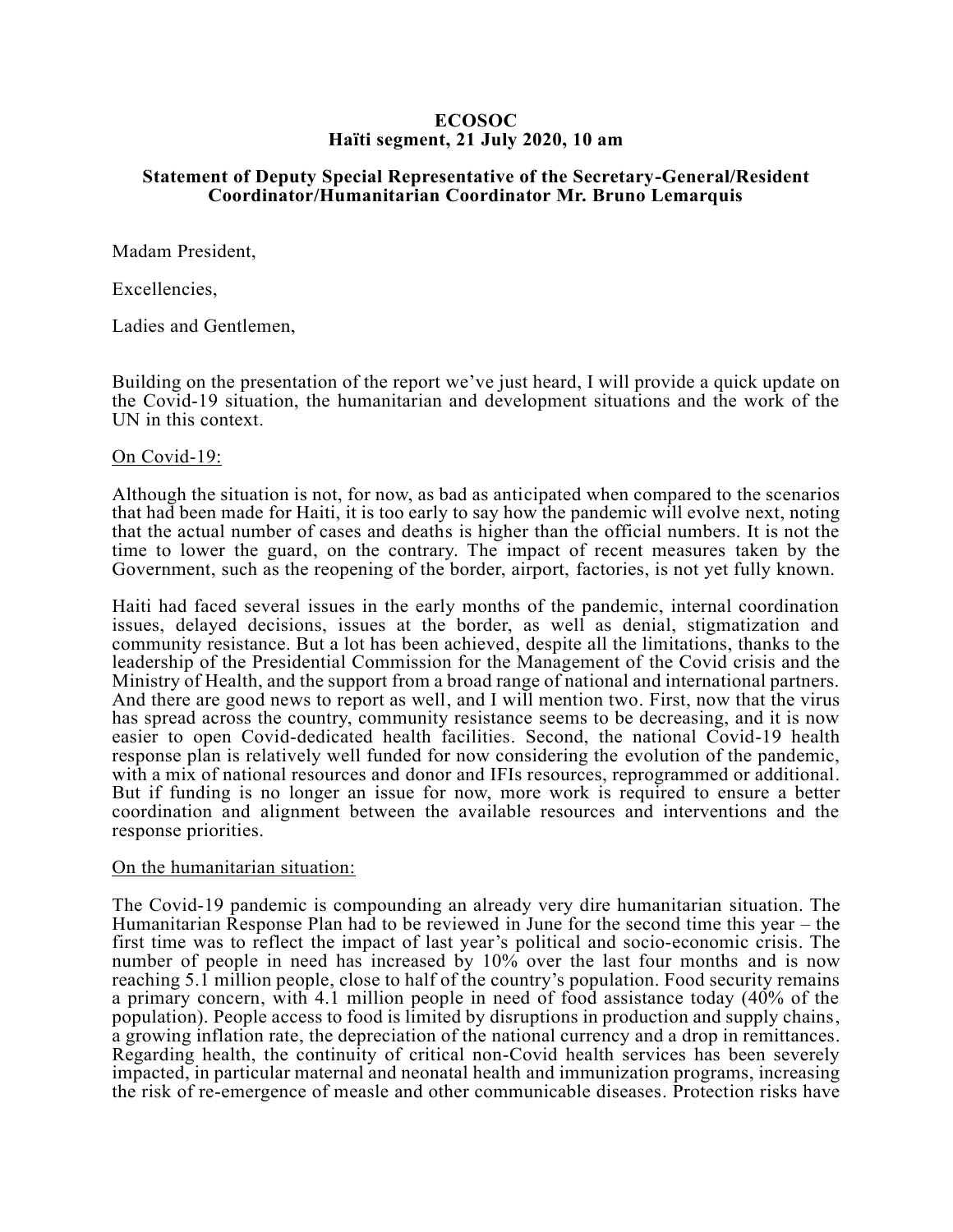also been exacerbated by the pandemic, including gender-based violence and violence against children.

In addition, Haiti is bracing itself for an active hurricane season, which would further exacerbate the situation. Haiti is a country highly prone to natural hazards and is not well prepared in terms of risk mitigation and risk reduction. As a result, each natural hazard quickly turns into a disaster with a major impact, including on development gains.

#### Development update:

Haiti remains the poorest country in the Western Hemisphere and one of the most unequal in the world. Covid-19 is having a significant impact on the economy and on the livelihoods of the most vulnerable. This comes on top of the already dramatic impact of last year's crisis, peyi lock. ECLAC forecasts a 5% contraction in Haiti's GDP in 2020. The economy's capacity to sustain growth overtime is constrained by repeated shocks, in particular natural hazards and political instability.

In early June the government approved by decree, in the absence of a Parliament, the national budget for 2019-2020. Priorities include the fight against Covid, internal security, high impact social actions and the stabilization of public finances. The government has also embarked on an IMF staff monitored program. Completing this SPM would send a strong signal to move forward with a reform agenda and an opportunity for the country to be more formally assisted by the IMF on its way towards macroeconomic stabilization. In the face of continued balance of payment issues and lower fiscal revenues projected for this fiscal year, the government will have to thread carefully between macroeconomic stabilization and the need to step up social expenditures. In this context, the recently adopted National Social Protection Policy is a positive development.

### Update on UN support:

The UN is supporting a coherent response to the Covid-19 crisis. The health response is led by WHO/PAHO, the humanitarian response is coordinated by OCHA, and the socioeconomic response is being developed under the technical lead of UNDP. On the latter, the UN has promoted a joined-up approach, and a joint socioeconomic impact assessment is being conducted under Government lead, with support from the UN, the World Bank and the European Union. This process represents a good opportunity to advocate for a recovery that is more inclusive, resilient and greener.

Beyond Covid, the UN is transforming its approach and ways of working in Haiti, in a context of transition - with the shift from 25 years of peacekeeping operations to a special political mission at the end of last year, but also in the context of UN reforms, in particular the UN development system reform. At the heart of the change is a deliberate focus on impact and on the structural drivers of Haiti's fragility and development deficits, to help address cross dimensional and structural obstacles to the achievements of the SDGs.

Linked to the above is also a deliberate effort to concretely advance the humanitarian – development – peacebuilding nexus, to reduce risks, vulnerabilities and humanitarian needs. The institutionalization and financing of social protection and social safety nets is a good example.

These approaches will also inform the new UN Sustainable Development Cooperation Framework that will start in 2022.